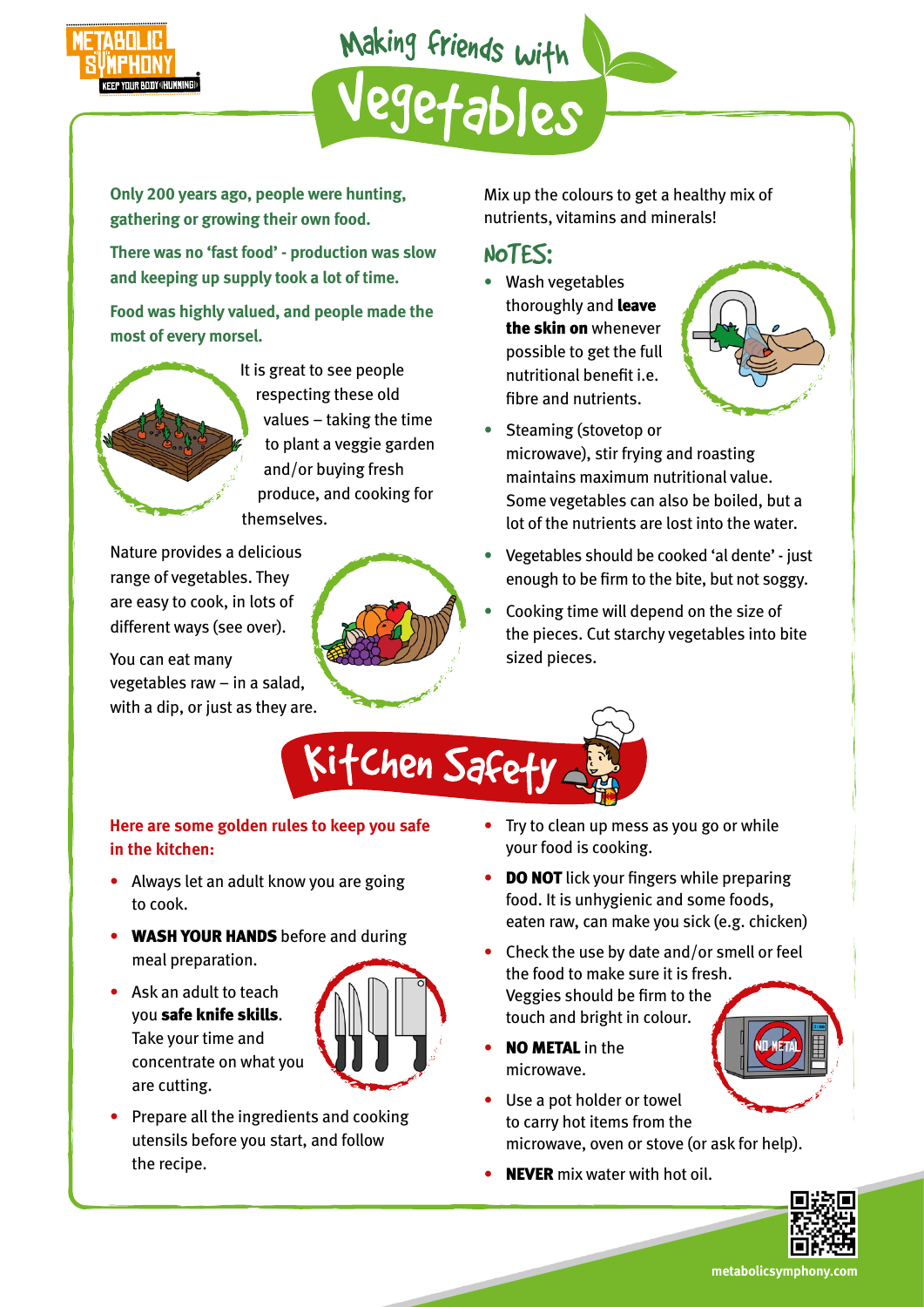Making friends with

|                                                                                                      | <b>Cooking with fats and oils:</b><br>Only use healthy saturated fats and |  | 76150                   |                                              |                                  |                         |             |  |
|------------------------------------------------------------------------------------------------------|---------------------------------------------------------------------------|--|-------------------------|----------------------------------------------|----------------------------------|-------------------------|-------------|--|
| oils such as butter and coconut, or<br>monounsaturated oil such as extra virgin<br>olive oil (EVOO). |                                                                           |  | <b>RAW</b>              | <b>STEAM</b><br>(Half time for<br>microwave) | <b>ROAST</b><br>$(180^{\circ}C)$ | <b>STIRFRY</b>          | <b>BOIL</b> |  |
|                                                                                                      | <b>Carrot</b>                                                             |  | <b>YUM!</b>             | 6-8mins                                      | 10-15mins                        | 4-6mins                 | 8-10mins    |  |
|                                                                                                      | <b>Corn</b>                                                               |  |                         | 8-10mins<br>(cob)                            |                                  | $1-2 mins$<br>(kernels) | 6-8mins     |  |
|                                                                                                      | <b>Pumpkin</b>                                                            |  |                         | 4-6mins                                      | 8-10mins                         |                         |             |  |
|                                                                                                      | <b>Sweet</b><br>potato                                                    |  |                         | 4-6mins                                      | 8-10mins                         |                         |             |  |
|                                                                                                      | <b>Onion</b>                                                              |  | <b>YUM!</b>             | 8-10mins                                     | $10-12$ mins                     | 4-6mins                 | 10-12mins   |  |
|                                                                                                      | <b>Potato</b>                                                             |  |                         |                                              | 10-12mins 15-20mins              |                         | 15-20mins   |  |
|                                                                                                      | <b>Cauliflower</b>                                                        |  | <b>YUM!</b>             | 6-8mins                                      | 10-12mins                        | 4-6mins                 | 6-8mins     |  |
|                                                                                                      | <b>Turnip</b>                                                             |  |                         | 6-8mins                                      | $10-15$ mins                     |                         | 15-20mins   |  |
|                                                                                                      | Parsnip                                                                   |  |                         |                                              | 8-10mins 10-15mins               |                         | 8-10mins    |  |
|                                                                                                      | <b>Mushroom</b>                                                           |  | <b>YUM!</b>             |                                              | 5-8mins                          | 2-4mins                 |             |  |
|                                                                                                      | <b>Tomato</b>                                                             |  | <b>YUM!</b>             | 2-4mins                                      | 6-8mins                          | 2-4mins                 |             |  |
|                                                                                                      | <b>Beetroot</b>                                                           |  | <b>YUM!</b><br>(grated) |                                              | 30-40mins 30-40mins              |                         | 30-40mins   |  |
|                                                                                                      | <b>Eggplant</b>                                                           |  |                         |                                              | 10-12mins 8-10mins               |                         |             |  |





**metabolicsymphony.com**